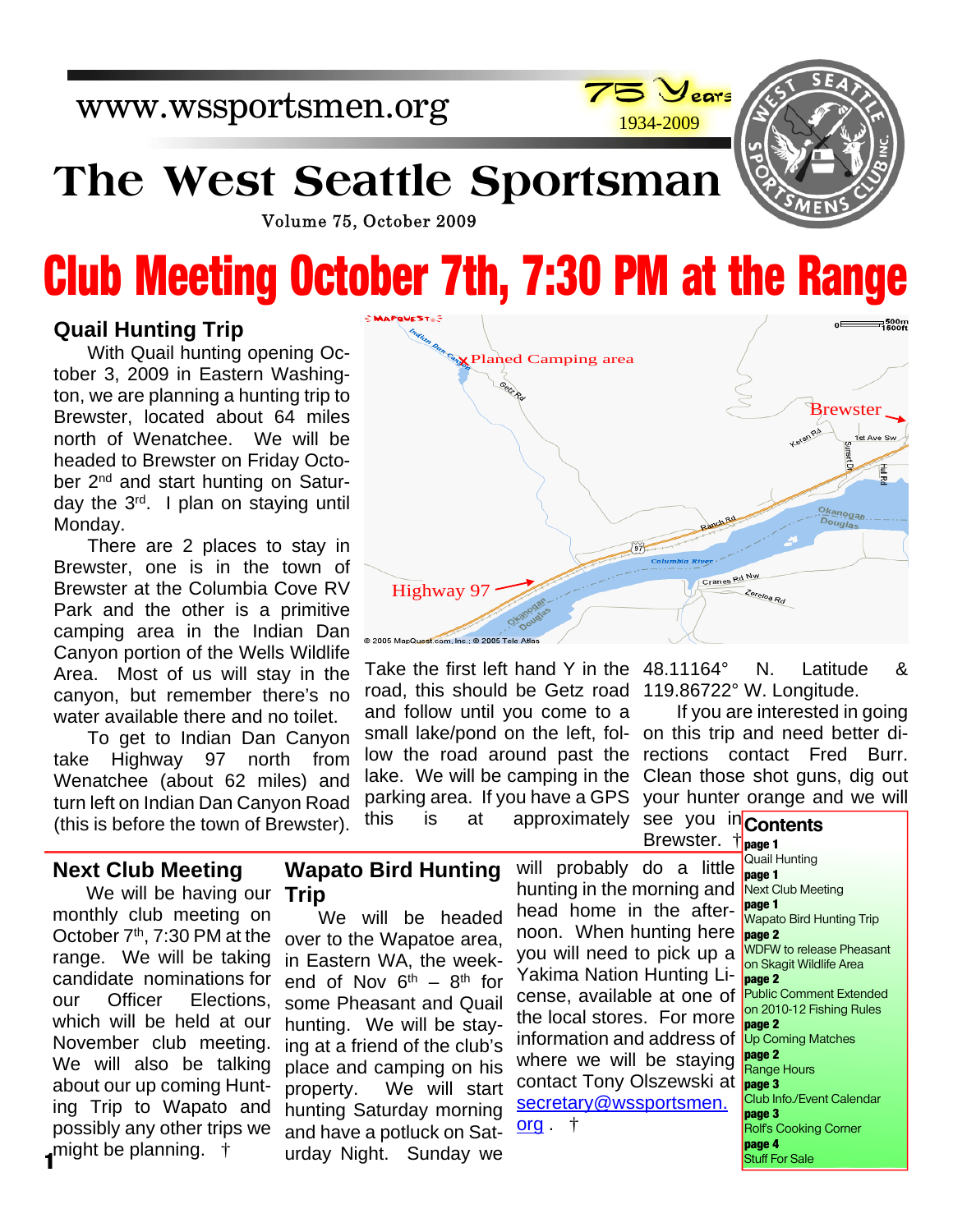### **WDFW to release Pheasants on the Skagit Wildlife Area's Samish Unit**

OLYMPIA - The Washington Department of Fish and Wildlife (WDFW) will release pheasants this fall at the Skagit Wildlife Area's Samish Unit rather than the Headquarters Unit, where a substantial portion of land is no longer suitable for pheasant hunting.

WDFW is temporarily moving its pheasant release program to the Samish Unit because an estuary restoration project has returned portions of recreational land on the Headquarters Unit to intertidal habitat for fish and wildlife. In the past, pheasants were released on the Headquarters Unit during the general hunting season.

"This is a stopgap solution for this year to address the loss of suitable pheasant release sites at Headquarters," said Lora Leschner, regional wildlife program manager for WDFW. "We will continue to work toward securing alternative sites in the region where we can permanently relocate our pheasant release operations."

Pheasants will be released several days a week on the Samish Unit from Sept. 25 to Nov. 7.

Hunters who plan to hunt the Samish Unit during the hours of 8 a.m. to 10 a.m. on the weekends must choose to hunt on odd- or even-numbered weekend days when purchasing a license. All pheasant hunters may hunt the unit from 10 a.m. to 4 p.m. seven days a week during the hunting season.

The general westside pheasant hunting season runs from Oct. 3 through Nov. 30. For more information on upland bird hunting seasons, visit WDFW's website at a structure at a structure  $\alpha$ http://wdfw.wa.gov/wlm/game/wa ter/water.htm .

Meanwhile, delays in an estuary restoration project on the Skagit Wildlife Area's Leque Island Unit will likely allow WDFW to release pheasants there this fall. For updates on pheasant releases at the Leque Island Unit, hunters can check WDFW's website at

http://wdfw.wa.gov/lands/wildlife\_ areas/skagit/unit.php?searchby= unit&search=Leque%20Island .

Restoration projects on the Skagit Wildlife Area are intended to restore important habitat for wildlife and fish, particularly salmon, Leschner said. WDFW owns and manages the entire 16,700 acre Skagit Wildlife Area to preserve habitat for fish and wildlife, and provide a site for outdoor recreation. †

# **Up coming Small Bore & Air Matches**

Oct 31-Nov 1 Olympia State Indoor Int'l 3-P Championship (West)<br>Nov 14 Puvallup JORC (West) Puyallup JORC (West)<br>West Seattle Air Pistol and Nov 14 West Seattle Air Pistol and Standard Pistol Club Matches Dec 5 Olympia JOARC (West) Dec 12 West Seattle Air Pistol and Standard Pistol Club Matches

# **Public-Comment Deadlines Extended on Proposed 2010-12 Fishing Rules**

OLYMPIA - The public will have more time to review changes in state sportfishing rules proposed for 2010-12 under an extended comment period announced today by the Washington Department of Fish and Wildlife (WDFW).

Under the new timeline, WD-FW will accept written comments through Dec. 1 on more than 100 proposed regulations - nearly a month longer than previously announced.

In addition, the Washington Fish and Wildlife Commission has postponed a public hearing on the proposals until its Dec. 4-5 meeting in Olympia. Written testimony can also be submitted during that meeting.

The commission, which sets policy for WDFW, is scheduled to take action on the proposed rule changes in February of 2010.

"We've received a large number of proposals this year, and we want to give the public an adequate chance to review them," said Craig Burley, WDFW fish division manager.

"As a cost-saving measure, the department is adopting sportfishing rules for some species on a two-year cycle, which has no doubt contributed to the number *continued on page 4*

#### **Range Hours and Activity**

bers \$4.00, Juniors \$1.00.

Monday - Small Bore - 6 PM, Tuesday - Summer Air Pistol, Wednesday - Juniors - Call Fred Burr at 206-935-4883 for information. Cost: Adult members \$2.00, non- mem-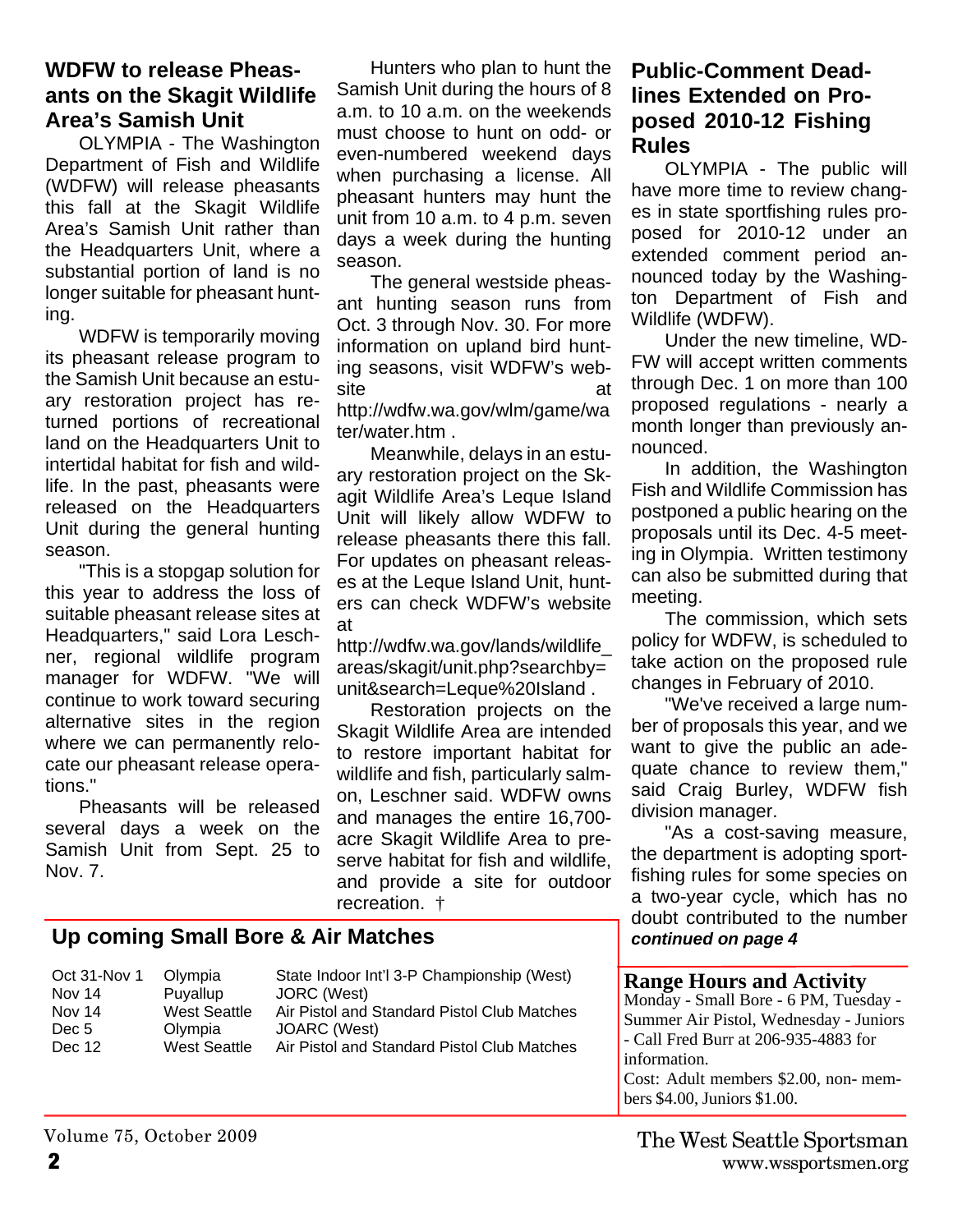## **The West Seattle Sportsmen's Club Sponsors of the Roger Dahl Rifle Training Range**

| President – Cam Robison    |  |
|----------------------------|--|
| Vice Pres. – Steve Loo     |  |
| Secretary – Tony Olszewski |  |
| Treasurer – Tom Kocir      |  |
| Rec. Sec. – Roz Mascio     |  |

Victor 206-719-3528<br>Fred Burr 206-935-4883

#### **OFFICERS TRUSTEES LIFE TIME MEMBERS**

206-431-8337 Greg Boyd 206-965-9629 Fred Burr<br>Jerry Mascio 206-719-3528 Ernie Frev 425-226-5643 Fred Burr 206-935-4883 Frank Novito Treasurer – Tom Contact us at: info@wsportsmen.org<br>206-719-3529 Contact us at: info@wsportsmen.org Contact us at: info@wssportsmen.org



Rolf's Cooking Corner

# **Venison Medallions With Cranberry Sauce**

2 lbs Venison Loin Olive oil Salt & white pepper 1 tsp. fresh cracked peppercorns 1 cup fesh whole cranberries 1 cup ruby port wine ¼ cup sugar ½ cup brown sauce or brown gravy

Remove tacky membrane from venison and slice loin into ½ inch thick medallions. Rub with oil and seasonings. Brown meat in cast iron pan and remove. In pan,



place peppercorns, cranberries, wine and sugar, and reduce to low heat. Add brown sauce and bring to boil, and adjust consistency and flavor to taste. Add meat back into pan and serve immediately with spaghetti squash, snap peas and roasted potatoes. †

|  | <b>Events</b>   |  |  |
|--|-----------------|--|--|
|  | <b>Calendar</b> |  |  |

| Oct 3 <sup>rd</sup> - Eastside Quail               |
|----------------------------------------------------|
| Hunting Opens /                                    |
| <b>Brewster Hunting</b>                            |
| Trip                                               |
| Oct 7 <sup>th</sup> - Club Meeting                 |
| Oct 21 <sup>st</sup> - Board Meeting               |
| Oct 24th - Eastside Pheasant                       |
| <b>Hunting Opens</b>                               |
| Nov 4 <sup>th</sup> - Club Meeting,                |
| Officer Elections,                                 |
| <b>Turkey Shoot</b>                                |
| Nov 6 <sup>th</sup> -8 <sup>th</sup> - Wapato Bird |
| hunting trip                                       |
| If you have any ideas for programs                 |
| to have at the club meetings or any                |
| good outing ideas let one of the                   |
| Officers or Trustees know You                      |

Officers or Trustees know. You may contact us at: info@wssportsmen.org †

| <b>New</b>                                                                                                                                                                                                                                                                                                     |                                                      | <b>MEMBERSHIP APPLICATION</b>           | <b>Renewal</b>          |  |  |  |  |  |
|----------------------------------------------------------------------------------------------------------------------------------------------------------------------------------------------------------------------------------------------------------------------------------------------------------------|------------------------------------------------------|-----------------------------------------|-------------------------|--|--|--|--|--|
| <b>WEST SEATTLE SPORTSMEN'S CLUB</b>                                                                                                                                                                                                                                                                           |                                                      |                                         |                         |  |  |  |  |  |
|                                                                                                                                                                                                                                                                                                                |                                                      |                                         | Date                    |  |  |  |  |  |
| propagation and conservation of game birds, game animals, and fish in the State of Washington, do hereby apply<br>for membership in the WEST SEATTLE SPORTSMEN'S CLUB and tender herewith the sum of \$                                                                                                        |                                                      |                                         |                         |  |  |  |  |  |
| payment of one year's dues.                                                                                                                                                                                                                                                                                    |                                                      |                                         |                         |  |  |  |  |  |
| If solemnly swear that I will abide by the Constitution and By-Laws of the West Seattle Sportsmen's Club and<br>help in its up-building and I will not willfully disobey the Game Laws wherever I fish or hunt. I will always be<br>a true sportsman both in the field and to my brother members at all times. |                                                      |                                         |                         |  |  |  |  |  |
| Signed__________                                                                                                                                                                                                                                                                                               | <u> 1990 - Johann John Stone, mars et al. (1990)</u> | If you would like to                    |                         |  |  |  |  |  |
| Street Address and the contract of the contract of the contract of the contract of the contract of the contract of the contract of the contract of the contract of the contract of the contract of the contract of the contrac                                                                                 |                                                      | receive the Club<br>newsletter by email |                         |  |  |  |  |  |
|                                                                                                                                                                                                                                                                                                                |                                                      | check here.                             |                         |  |  |  |  |  |
| Phone Reserves Representation of the Reserves Reserves Reserves Agency Reserves Reserves Agency Reserves Reserves                                                                                                                                                                                              |                                                      |                                         |                         |  |  |  |  |  |
| Recommended by Property and the commended by the commended by the comment of the comment of the comment of the comment of the comment of the comment of the comment of the comment of the comment of the comment of the commen<br>(New Only)                                                                   |                                                      |                                         |                         |  |  |  |  |  |
| The West Seattle Sportsman                                                                                                                                                                                                                                                                                     |                                                      |                                         | Volume 75, October 2009 |  |  |  |  |  |

www.wssportsmen.org **3** The West Seattle Sportsman